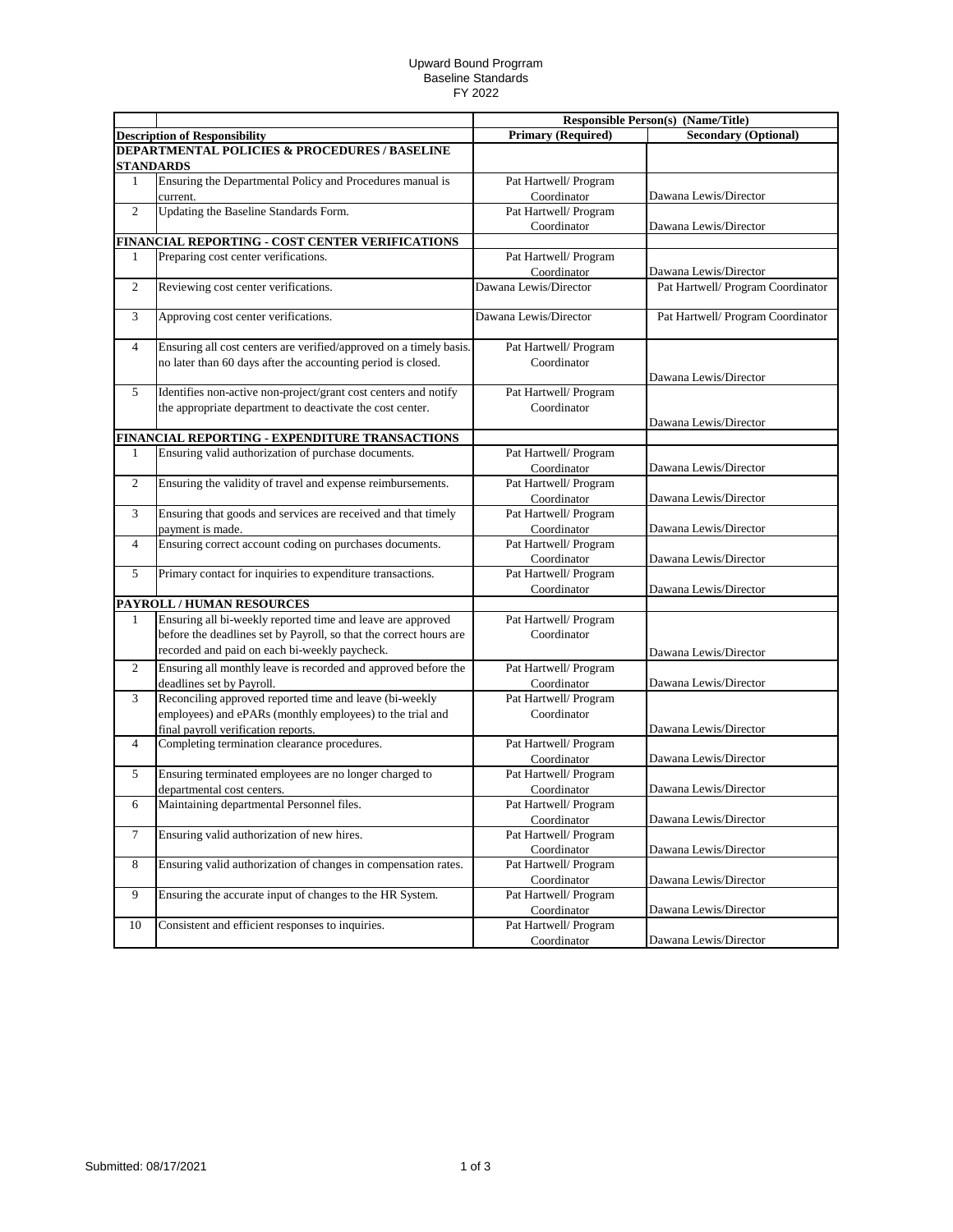## Upward Bound Progrram Baseline Standards FY 2022

|                      |                                                                                   | <b>Responsible Person(s) (Name/Title)</b> |                                   |
|----------------------|-----------------------------------------------------------------------------------|-------------------------------------------|-----------------------------------|
|                      | <b>Description of Responsibility</b>                                              | <b>Primary (Required)</b>                 | <b>Secondary (Optional)</b>       |
| <b>CASH HANDLING</b> |                                                                                   |                                           |                                   |
| 1                    | Collecting cash, checks, etc.                                                     | Pat Hartwell/ Program                     |                                   |
|                      |                                                                                   | Coordinator                               | Dawana Lewis/Director             |
| $\overline{c}$       | Prepares Departmental Deposit Form.                                               | Pat Hartwell/ Program                     |                                   |
|                      |                                                                                   | Coordinator                               | Dawana Lewis/Director             |
| 3                    | Approves Departmental Deposit Form.                                               | Dawana Lewis/Director                     | Pat Hartwell/ Program Coordinator |
| 4                    |                                                                                   | Pat Hartwell/ Program                     |                                   |
|                      | Transports deposit to the Cashiers Office.                                        | Coordinator                               | Dawana Lewis/Director             |
| 5                    | Preparing Journal Entries.                                                        | Pat Hartwell/ Program<br>Coordinator      | Dawana Lewis/Director             |
| 6                    | Verifying deposits posted correctly in the Finance System.                        | Pat Hartwell/ Program                     | Dawana Lewis/Director             |
|                      |                                                                                   | Coordinator                               |                                   |
| $\tau$               | Adequacy of physical safeguards of cash receipts and                              | Pat Hartwell/ Program                     | Dawana Lewis/Director             |
|                      | equivalent.                                                                       | Coordinator                               |                                   |
| 8                    | Ensuring deposits are made timely.                                                | Pat Hartwell/ Program                     |                                   |
|                      |                                                                                   | Coordinator                               | Dawana Lewis/Director             |
| 9                    | Ensuring all employees who handle cash have completed Cash                        | Pat Hartwell/ Program                     |                                   |
|                      | Security Procedures or Cash Deposit and Security Procedures                       | Coordinator                               |                                   |
|                      | training.                                                                         |                                           | Dawana Lewis/Director             |
| 10                   | Updating Cash Handling Procedures as needed.                                      | Pat Hartwell/ Program                     |                                   |
|                      |                                                                                   | Coordinator                               | Dawana Lewis/Director             |
| 11                   | Consistent and efficient responses to inquiries.                                  | Pat Hartwell/ Program                     |                                   |
|                      |                                                                                   | Coordinator                               | Dawana Lewis/Director             |
| PETTY CASH           | Preparing petty cash disbursements.                                               | n/a                                       | n/a                               |
| 1                    |                                                                                   |                                           |                                   |
| $\overline{2}$       | Ensuring petty cash disbursements are not for more than \$100.                    | n/a                                       | n/a                               |
| 3                    | Ensuring petty cash disbursements are made for only authorized $n/a$<br>purposes. |                                           | n/a                               |
| $\overline{4}$       | Approving petty cash disbursements.                                               | n/a                                       | n/a                               |
| 5                    | Replenishing the petty cash fund timely.                                          | n/a                                       | n/a                               |
| 6                    | Ensuring the petty cash fund is balanced after each<br>disbursement.              | n/a                                       | n/a                               |
|                      | <b>CONTRACT ADMINISTRATION</b>                                                    |                                           |                                   |
| 1                    | Ensuring departmental personnel comply with contract                              | Pat Hartwell/ Program                     |                                   |
|                      | administration policies/procedures.                                               | Coordinator                               | Dawana Lewis/Director             |
|                      | PROPERTY MANAGEMENT                                                               |                                           |                                   |
| 1                    | Performing the annual inventory.                                                  | Pat Hartwell/ Program                     |                                   |
|                      |                                                                                   | Coordinator                               | Dawana Lewis/Director             |
| $\overline{2}$       | Ensuring the annual inventory was completed correctly.                            | Pat Hartwell/ Program                     |                                   |
| 3                    | Tagging equipment.                                                                | Coordinator<br>Pat Hartwell/ Program      | Dawana Lewis/Director             |
|                      |                                                                                   | Coordinator                               | Dawana Lewis/Director             |
| 4                    | Approving requests for removal of equipment from campus.                          | Dawana Lewis                              | Pat Hartwell/ Program Coordinator |
|                      | <b>DISCLOSURE FORMS</b>                                                           |                                           |                                   |
| 1                    | Ensuring all employees with purchasing influence complete the                     | Pat Hartwell/ Program                     |                                   |
|                      | annual Related Party disclosure statement online.                                 | Coordinator                               | Dawana Lewis/Director             |
| 2                    | Ensuring all full time, benefits eligible, exempt faculty and staff               | Pat Hartwell/ Program                     |                                   |
|                      | complete the Consulting disclosure statement online.                              | Coordinator                               | Dawana Lewis/Director             |
| 3                    | Ensuring that all Principal and Co-Principal Investigators                        | Pat Hartwell/ Program                     |                                   |
|                      | complete the annual Conflict of Interest disclosure statement for                 | Coordinator                               |                                   |
|                      | the Office of Research and Sponsored Programs                                     |                                           | Dawana Lewis/Director             |
|                      | <b>RESEARCH ADMINISTRATION</b>                                                    |                                           |                                   |
| 1                    | Verifies that all grant cost centers contain positive budgetary                   | Pat Hartwell/ Program                     |                                   |
|                      | balances.                                                                         | Coordinator                               |                                   |
|                      |                                                                                   |                                           | Dawana Lewis/Director             |
| 2                    | Ensuring that research expenditures are covered by funds from                     | Pat Hartwell/ Program                     |                                   |
|                      | sponsors.                                                                         | Coordinator                               |                                   |
|                      |                                                                                   |                                           | Dawana Lewis/Director             |